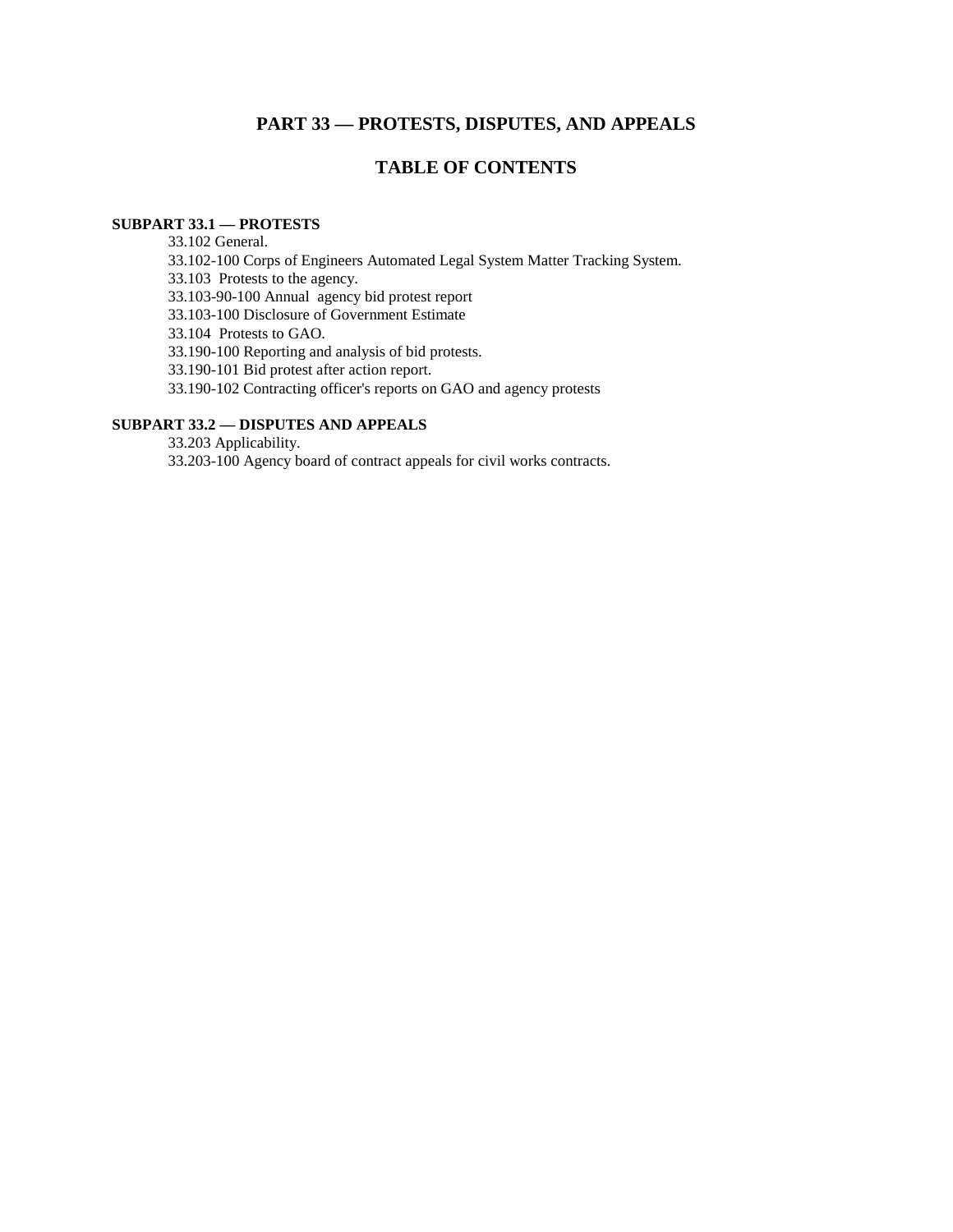### **PART 33 — PROTESTS, DISPUTES, AND APPEALS**

#### **SUBPART 33.1 — PROTESTS**

#### **33.102 General.**

 (a)(1) Contracting Officers retain the inherent authority to resolve protests by taking corrective action. Contracting Officers may also communicate with the protester in an attempt to convince them to withdraw.

(2) All communication to the Office of the Chief Counsel shall be addressed to HQUSACE, (Attn: CECC-C).

(b)(2) In the event an agency protest is sustained, the protester shall be advised of its right to file a claim for costs to the Contracting Officer within 60 days after receipt of the agency's decision. Failure to file the claim within that time may result in forfeiture of the protester's right to recover its costs. The Contracting Officer will evaluate the claim and submit to the Chief Counsel through channels, within 30 days, a recommendation as to payment of appropriate agency protest costs.

#### **33.102-100 Corps of Engineers Automated Legal System Matter Tracking System.**

The field office attorney assigned to each agency or GAO bid protest shall ensure that the protest data is entered into the Corps of Engineers Automated Legal System-Matter Tracking System (CEALS-MTS) Procurement Bid Protest Notebook, as soon as practicable. The attorney is further responsible for promptly updating and ultimately closing the protest's MTS file, as appropriate.

#### **33.103 Protests to the agency.**

 (c) Where appropriate, alternative dispute resolution procedures may be used to resolve protests, as permitted by law.

#### 33.103(d)(3)-100 Authority.

 (1)(i) The USACE agency protest process provides an independent review at a level above the Contracting Officer. Procedures for processing an agency protest are set out below. In response to each agency protest, the appropriate Contracting Officer shall submit an agency protest report, with the analysis and documentation set forth in FAR 33.104(a)(3) and EFARS 33.190-102.

(ii) The Chief Counsel is authorized to decide all agency protests with power of delegation.

 (2) The Chief Counsel has delegated the authority to decide agency-level protests to the following Division or Center Counsels: Great Lakes and Ohio River Division, Mississippi Valley Division, North Atlantic Division, Northwestern Division, South Atlantic Division, Southwestern Division, South Pacific Division, Pacific Ocean Division, Huntsville Engineering and Support Center, and the Transatlantic Programs Center. Such authority is without the power of redelegation except that Northwestern Division Counsel may redelegate to the Missouri River Region.

 (3) The Chief Counsel has retained authority to decide agency level protests in the Humphreys Engineer Center Support Activity, and the Engineer Research Development Center.

 (4) Divisions, Regions, and Centers with delegated authority shall furnish copies of all final agency decisions to the Office of the Chief Counsel, within five days after the decision is signed.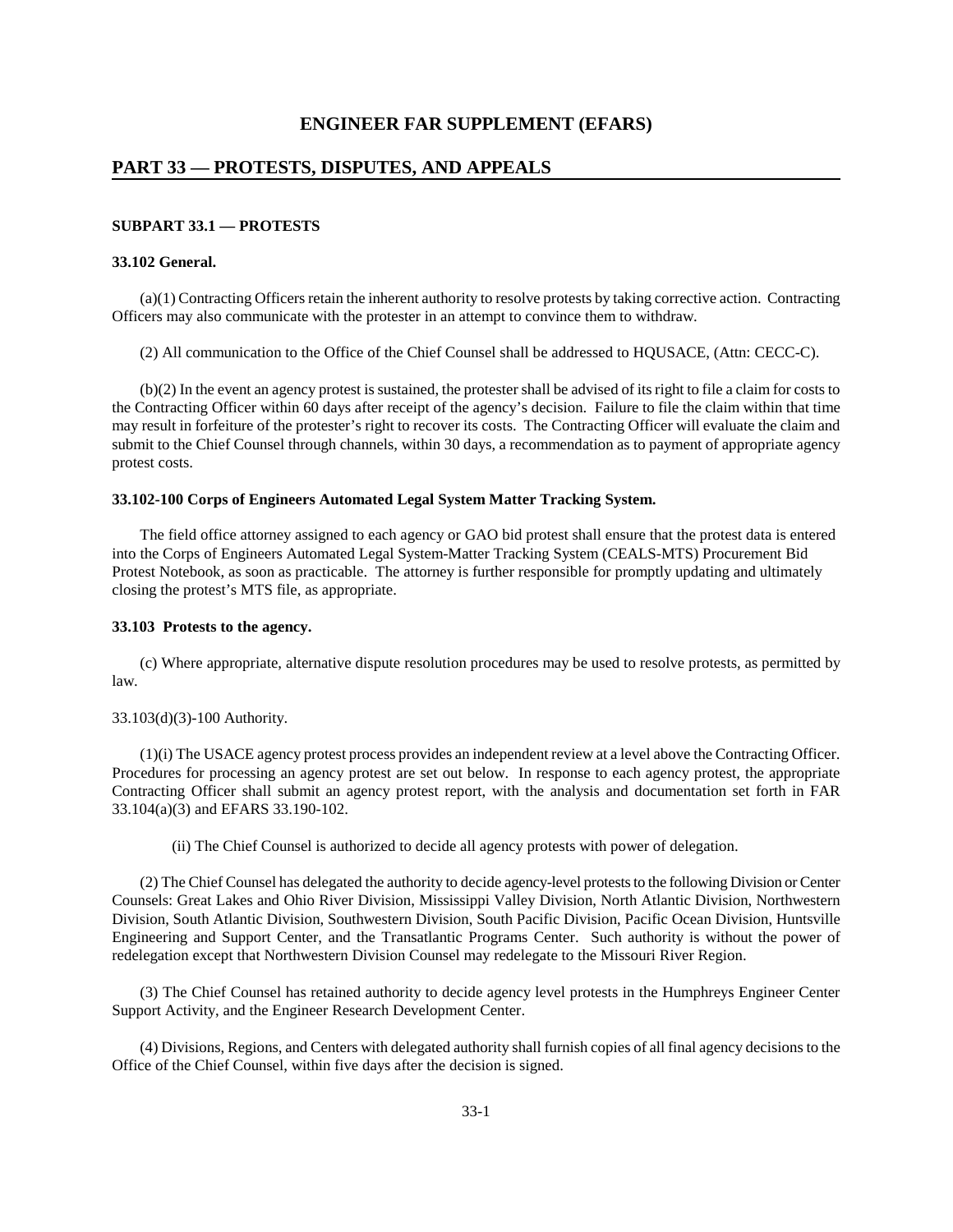## **PART 33 — PROTESTS, DISPUTES, AND APPEALS**

 (5) The Office of the Chief Counsel shall be advised of any protest of national significance or precedential nature. The Chief Counsel may choose to intervene in any case, to include removing the case from the general delegation. The Division, Regional, and Center Counsel have the discretionary authority to consult with the Office of the Chief Counsel in any protest as deemed necessary.

 (6) In those cases in which the Chief Counsel has retained the authority to decide the agency bid protest, the District shall submit the Contracting Officer's report to the Division Counsel for review and comment. The Division Counsel then furnishes the report with comments to the Office of the Chief Counsel (attn: CECC-C) for final decision. Center Counsels shall submit the Contracting Officer's report directly to CECC-C for final decision. CECC-C requires two copies of the Contracting Officer's report be furnished.

### **33.103 (f) Action upon receipt of protest.**

 (1) Upon receipt of a protest before award, a contract may not be awarded, pending agency resolution of a protest, unless contract award is justified, in writing, for urgent and compelling reasons or is determined, in writing, to be in the best interest of the government. Such justification or determination shall be approved by the Head of the Contracting Activity on a non-delegable basis.

 (3) Upon receipt of a protest within 10 days after contract award or within five days after a debriefing date offered to the protester under a timely debriefing request in accordance with FAR 15.505 or 15.506, whichever is later, the Contracting Officer shall immediately suspend performance pending resolution of the protest within the agency, unless continued performance is justified, in writing, for urgent and compelling reasons or is determined, in writing, to be in the best interest of the Government. Such justification or determination shall be approved by the Head of the Contracting Activity on a non-delegable basis.

### **33.103-90-100 Annual Agency Bid Protest Report**.

A year-end report of all agency and GAO bid protest cases decided during the fiscal year shall be submitted to the Office of the Chief Counsel by each Division and Center Counsel. Such report should include a summary and analysis identifying the number of protests by District, types of decisions, repetitive issues, trends, and any emerging guidance or patterns of decisions. The year end report shall be submitted, no later than 15 October to:

U.S. ARMY CORPS OF ENGINEERS ATTN: CECC-C 441 G STREET, NW WASHINGTON, DC 20314-1000

#### **33.103-100 Disclosure of Government Estimate**

If an apparent low bidder protests the reasonableness of the Government estimate, the Command shall provide the details of the Government estimate to the protester upon receipt of complete details of the protester's estimate. The details of the Government and protester's estimates are not to be disclosed to third parties.

#### **33.104 Protests to GAO.**

33.104-100 (a) General Procedures. The Chief Counsel has the authority to determine the final agency position for GAO protests with power of delegation.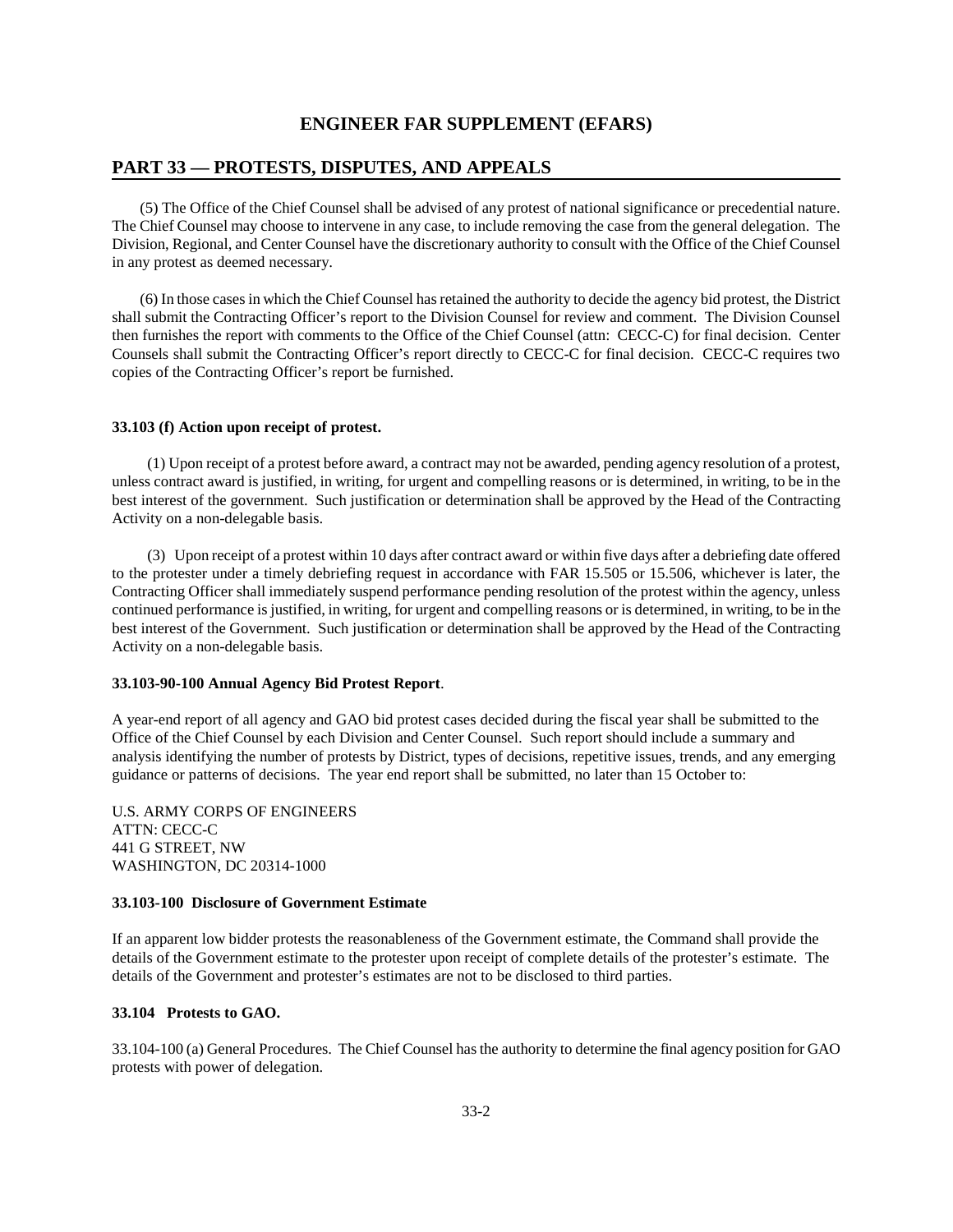### **PART 33 — PROTESTS, DISPUTES, AND APPEALS**

(1) The Chief Counsel has delegated authority to determine the final agency position for GAO protests to the following Division or Center Counsels: Great Lakes and Ohio River Division, North Atlantic Division, Northwestern Division, Pacific Ocean Division (for Alaska District only), South Atlantic Division, South Pacific Division, Southwestern Division, Engineer Research and Development Center, Transatlantic Program Center, and Huntsville Engineering and Support Center. Such authority includes the power for Division or Center Counsel to redelegate to the Districts and/or Region. Delegated protests shall be processed in accordance with procedures established by the respective Division or Center Counsels.

 (i) Offices with delegated authority must furnish copies of all final agency positions (excluding exhibits) to the Office of the Chief Counsel, as soon as practicable after the position is signed. At the discretion of the Chief Counsel, draft copies may be requested for review prior to transmission to GAO.

 (ii) Final agency positions include the agency report and agency response to protester comments, as well as any other dispositive motion submitted by the agency.

 (iii) Division Counsels who have redelegated their authority should determine oversight requirements and issue policies to effect those requirements.

 (2) The Chief Counsel has retained authority to determine the final agency position for GAO bid protests in the Mississippi Valley Division, Humphreys Engineer Center Support Activity and Pacific Ocean Division (for all Districts except Alaska). Counsel at such offices shall forward the Contracting Officer's report directly to the Office of the Chief Counsel within 15 days of the telephone notification, for determination of the final agency position on the protest. A copy shall be simultaneously sent to the Division Counsel for review and comment. Each Contracting Officer's report submitted shall include the analysis and documentation set forth in 33.190-100.

(3) The Office of the Chief Counsel shall be advised of any protest of national significance or precedential nature. The Chief Counsel may choose to intervene in any case, to include removing the case from the general delegation. The Division, Regional, and Center Counsel have the discretionary authority to consult with the Office of the Chief Counsel in any protest as deemed necessary.

 (4) Immediately after receipt of a complete copy of the protest, counsel assigned to the case should consider whether a request for summary dismissal is appropriate. If summary dismissal of the protest or certain grounds of the protest is warranted, a request must be submitted to the GAO within three days.

(i) The written request should clearly indicate the protest number, the grounds of the protest that should be dismissed, and the reasons for dismissal. The request should also assert the Corps' intent to submit a full agency report within the normal deadline in the event the GAO declines to summarily dismiss the protest.

(ii) Counsel who have been delegated bid protest authority should contact the GAO Administrative Office by telephone to inform them that a request for summary dismissal is being prepared. Subsequently, the request and supporting documents should be faxed and mailed to the GAO attorney assigned to the case.

(iii) Counsel who have not been delegated bid protest authority should communicate to the attorney in CECC-C assigned to the protest that a summary dismissal is appropriate. Supporting documents for justification of the summary dismissal request should be faxed, or transmitted electronically as appropriate, to Office of the Chief Counsel, as needed.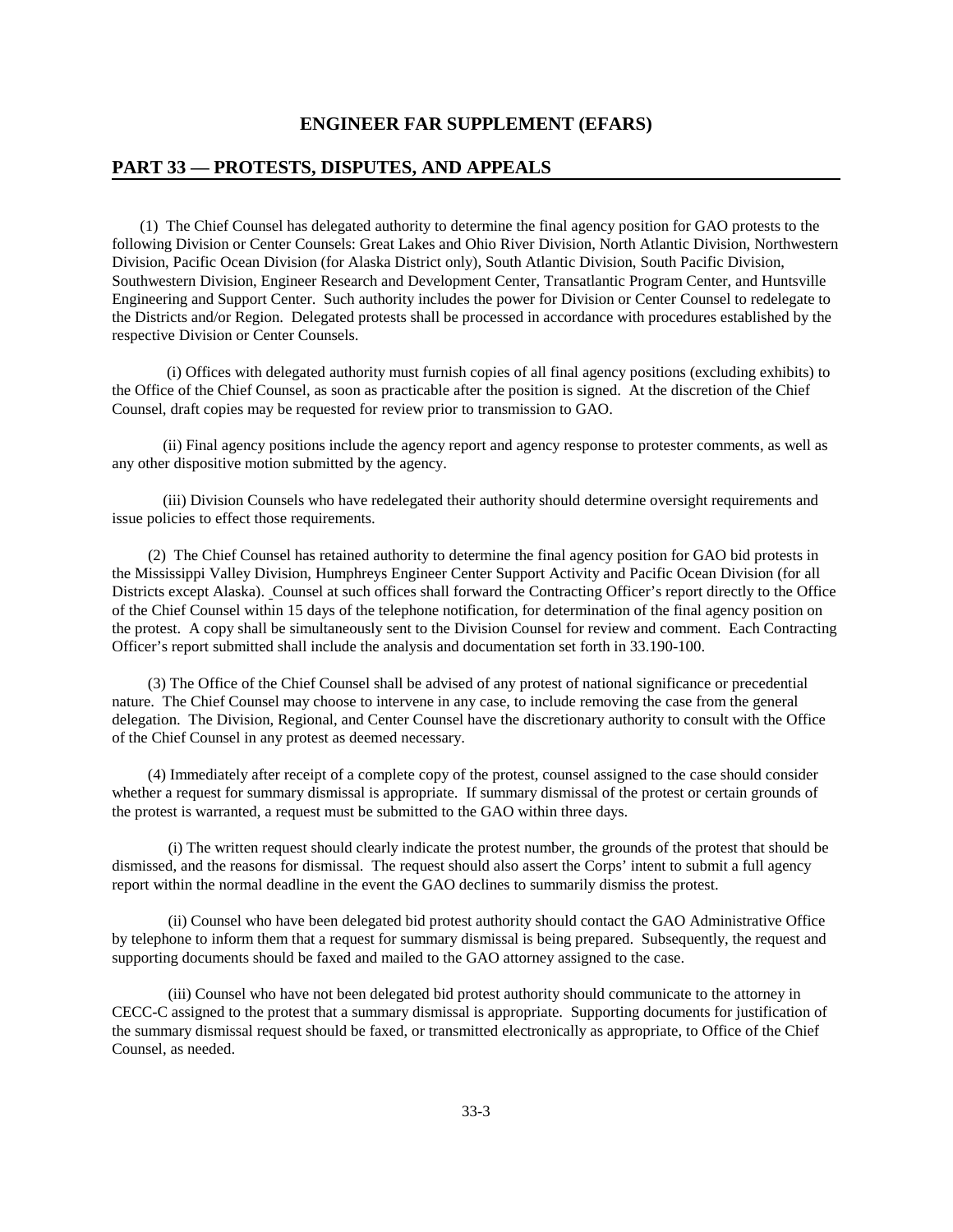### **PART 33 — PROTESTS, DISPUTES, AND APPEALS**

 (5)(i) Each office of counsel responsible for responding to protests at the GAO must fax a written notice of appearance to the GAO, protester, CECC-C, and intervenor if any, not later than three days after being notified of the protest by the Office of the Chief Counsel.

 (ii) The notice shall include the name, address, phone number, facsimile number, and e-mail address of the attorney who will represent USACE in the protest.

33.104 (b)(1) Protests before award. All requests to the Office of the Deputy Assistant Secretary of the Army (Procurement) (SAAL-PS) for approval to award a contract or issue a notice to proceed, notwithstanding a protest, shall be forwarded through channels to the Chief Counsel for processing and transmittal to SAAL-PS. Generally such request shall be forwarded to the Chief Counsel within three days of notice of the protest. The request shall include a complete explanation for the need to award or proceed with performance of the contract, including costs and other impacts, and the Contracting Officer's report with the analysis and documentation set forth in FAR 33.104(a)(3).

(c)(2) Protests after award. The findings for authorization of contract performance should be processed in accordance with the requirements provided at 33.104 (b)(1), Protests before award.

#### **33.190-100 Reporting and analysis of bid protests.**

### **33.190-101 Bid protest after action report.**

The requirement for after action reporting will be satisfied by entering the required data in the CEALS-MTS Bid Protest Notebook, described in 33.102-100, as soon as practicable. GAO bid protest decisions are posted on the Internet within 24 hours after they are issued (unless subject to protective order), at:<http://www.gao.gov/decisions/bidpro/bidpro.htm>

#### **33.190-102 Contracting officer's reports on GAO and agency protests.**

(a) In addition to the documents described in FAR 33.103(d) and 33.104(a)(3), each Contracting Officer's report on an agency or GAO protest shall include:

(1) Findings of fact prepared with complete documentation and including all the facts, both favorable and unfavorable, to the Contracting Officer's position.

(2) Review by legal counsel with citation to pertinent decisions of the Comptroller General.

(b) The Contracting Officer's report shall not be released to any member of the public, including the protestor and other interested parties, without the prior approval of the office having authority to decide an agency protest or to determine the final agency position on a GAO protest.

(c) Administrative report.

 (1)The administrative report prepared in response to a protest should include, at a minimum:

- (i) The Contracting Officer's signed statement of relevant facts;
- (ii) the protest itself;
- (iii) the solicitation;
- (iv) the protester's bid or proposal;